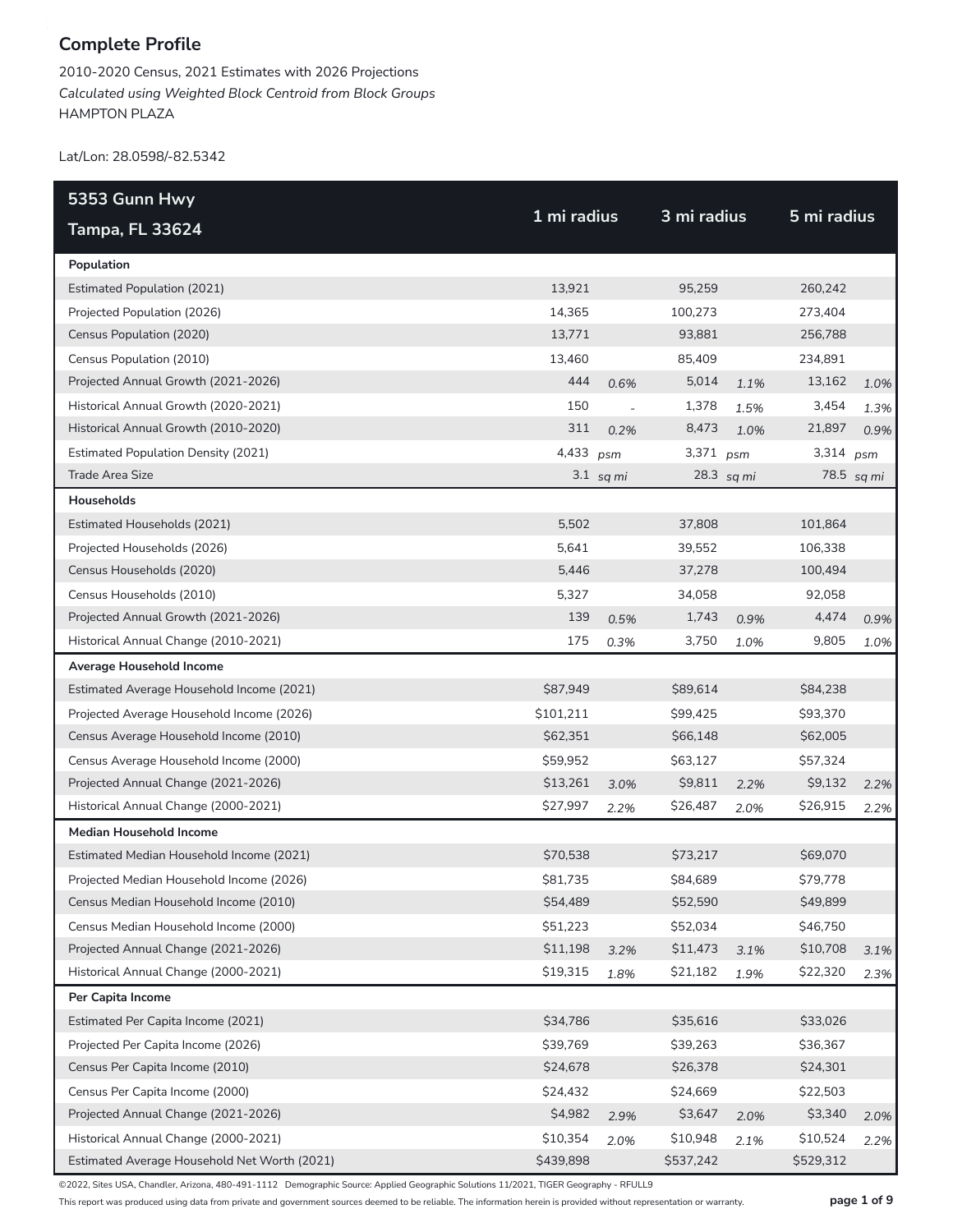2010-2020 Census, 2021 Estimates with 2026 Projections *Calculated using Weighted Block Centroid from Block Groups* HAMPTON PLAZA

Lat/Lon: 28.0598/-82.5342

| 5353 Gunn Hwy                                 | 1 mi radius |                |              | 3 mi radius  |               | 5 mi radius |
|-----------------------------------------------|-------------|----------------|--------------|--------------|---------------|-------------|
| <b>Tampa, FL 33624</b>                        |             |                |              |              |               |             |
| <b>Race and Ethnicity</b>                     |             |                |              |              |               |             |
| Total Population (2021)                       | 13,921      |                | 95,259       |              | 260,242       |             |
| White (2021)                                  | 6,945       | 49.9%          | 50,666       | 53.2%        | 132,338       | 50.9%       |
| Black or African American (2021)              | 1,251       | 9.0%           | 8,615        | 9.0%         | 23,519        | 9.0%        |
| American Indian or Alaska Native (2021)       | 40          | 0.3%           | 244          | 0.3%         | 836           | 0.3%        |
| Asian (2021)                                  | 1,079       | 7.7%           | 5,620        | 5.9%         | 13,937        | 5.4%        |
| Hawaiian or Pacific Islander (2021)           | 14          | $\overline{a}$ | 48           |              | 134           |             |
| Other Race (2021)                             | 1,240       | 8.9%           | 8,603        | 9.0%         | 27,398        | 10.5%       |
| Two or More Races (2021)                      |             | 3,352 24.1%    | 21,463       | 22.5%        | 62,080        | 23.9%       |
| Population < 18 (2021)                        |             | 2,927 21.0%    | 19,172 20.1% |              | 52,918 20.3%  |             |
| White Not Hispanic                            |             | 912 31.2%      | 6,449        | 33.6%        | 16,480        | 31.1%       |
| <b>Black or African American</b>              |             | 308 10.5%      |              | 2,066 10.8%  |               | 5,790 10.9% |
| Asian                                         | 223         | 7.6%           | 1,135        | 5.9%         | 2,930         | 5.5%        |
| Other Race Not Hispanic                       | 215         | 7.4%           | 1,324        | 6.9%         | 3,540         | 6.7%        |
| Hispanic                                      | 1,269       | 43.3%          |              | 8,198 42.8%  | 24,178        | 45.7%       |
| Not Hispanic or Latino Population (2021)      |             | 8,604 61.8%    |              | 59,287 62.2% | 151,666 58.3% |             |
| Not Hispanic White                            |             | 5,652 65.7%    | 41,349       | 69.7%        | 104,533       | 68.9%       |
| Not Hispanic Black or African American        |             | 1,143 13.3%    |              | 7,774 13.1%  | 20,747 13.7%  |             |
| Not Hispanic American Indian or Alaska Native | 12          | 0.1%           | 85           | 0.1%         | 279           | 0.2%        |
| Not Hispanic Asian                            |             | 1,065 12.4%    | 5,510        | 9.3%         | 13,644        | 9.0%        |
| Not Hispanic Hawaiian or Pacific Islander     | 9           | 0.1%           | 28           |              | 88            |             |
| Not Hispanic Other Race                       | 136         | 1.6%           | 921          | 1.6%         | 2,683         | 1.8%        |
| Not Hispanic Two or More Races                | 588         | 6.8%           | 3,620        | 6.1%         | 9,692         | 6.4%        |
| Hispanic or Latino Population (2021)          |             | 5,317 38.2%    | 35,972 37.8% |              | 108,576 41.7% |             |
| Hispanic White                                | 1,293       | 24.3%          | 9,317        | 25.9%        | 27,805        | 25.6%       |
| Hispanic Black or African American            | 108         | 2.0%           | 841          | 2.3%         | 2,772         | 2.6%        |
| Hispanic American Indian or Alaska Native     | 29          | 0.5%           | 158          | 0.4%         | 557           | 0.5%        |
| Hispanic Asian                                | $14\,$      | 0.3%           | 111          | 0.3%         | 293           | 0.3%        |
| Hispanic Hawaiian or Pacific Islander         | 5           |                | 20           |              | 46            |             |
| <b>Hispanic Other Race</b>                    |             | 1,104 20.8%    |              | 7,682 21.4%  | 24,715 22.8%  |             |
| Hispanic Two or More Races                    | 2,764       | 52.0%          | 17,842 49.6% |              | 52,388        | 48.2%       |
| Not Hispanic or Latino Population (2020)      |             | 8,147 59.2%    |              | 55,970 59.6% | 141,082 54.9% |             |
| Hispanic or Latino Population (2020)          | 5,624       | 40.8%          | 37,911 40.4% |              | 115,707       | 45.1%       |
| Not Hispanic or Latino Population (2010)      |             | 8,823 65.6%    | 56,945 66.7% |              | 146,299       | 62.3%       |
| Hispanic or Latino Population (2010)          | 4,637       | 34.4%          | 28,464 33.3% |              | 88,592        | 37.7%       |
| Not Hispanic or Latino Population (2026)      |             | 8,935 62.2%    | 62,529 62.4% |              | 160,236 58.6% |             |
| Hispanic or Latino Population (2026)          |             | 5,431 37.8%    | 37,744 37.6% |              | 113,169       | 41.4%       |
| Projected Annual Growth (2021-2026)           | 114         | 0.4%           | 1,771        | 1.0%         | 4,593         | 0.8%        |
| Historical Annual Growth (2010-2020)          | 987         | 2.1%           | 9,447        | 3.3%         | 27,115        | 3.1%        |

©2022, Sites USA, Chandler, Arizona, 480-491-1112 Demographic Source: Applied Geographic Solutions 11/2021, TIGER Geography - RFULL9

This report was produced using data from private and government sources deemed to be reliable. The information herein is provided without representation or warranty. **page 2 of 9**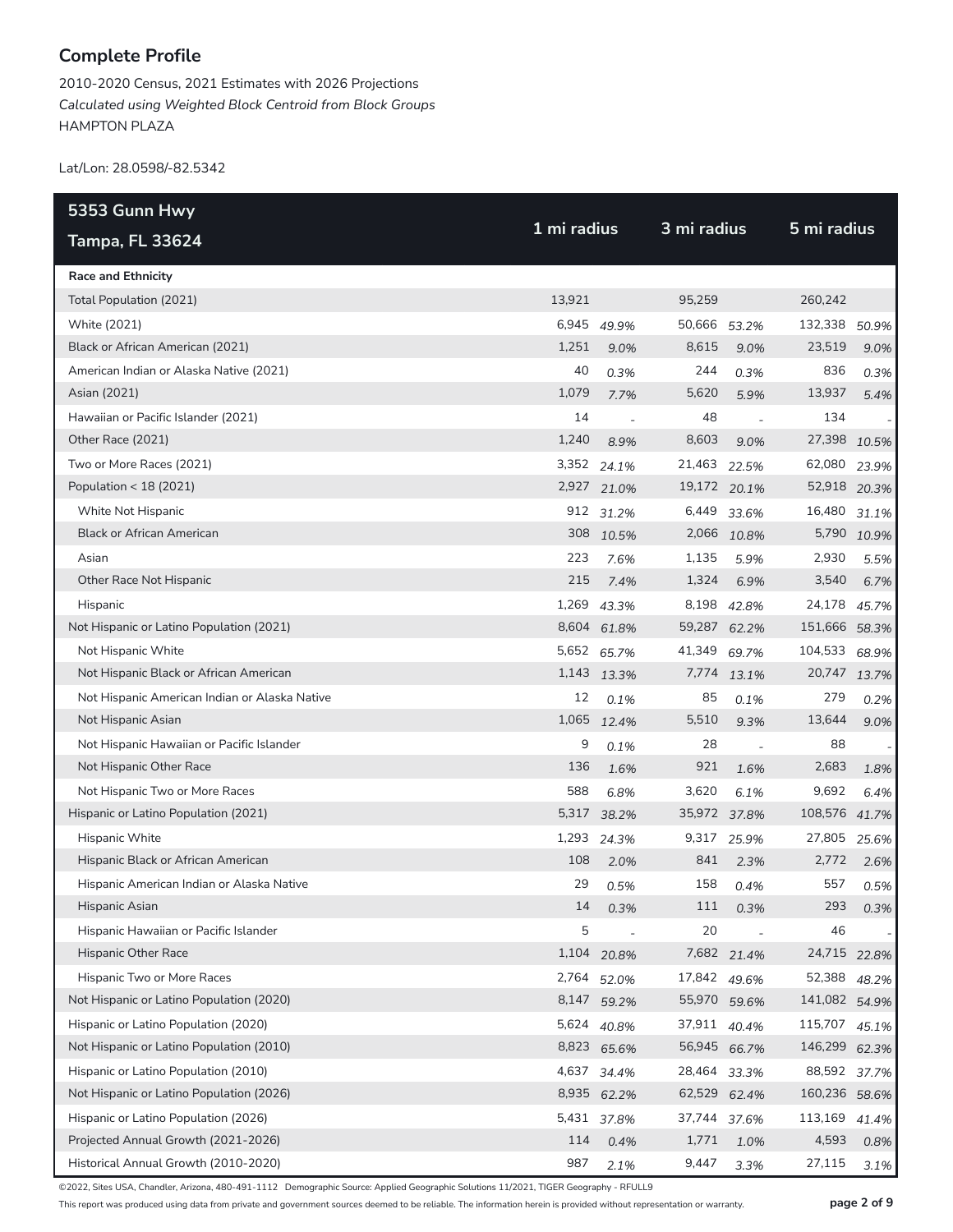2010-2020 Census, 2021 Estimates with 2026 Projections *Calculated using Weighted Block Centroid from Block Groups* HAMPTON PLAZA

Lat/Lon: 28.0598/-82.5342

| 5353 Gunn Hwy                         |        |             |              | 3 mi radius |               | 5 mi radius |  |
|---------------------------------------|--------|-------------|--------------|-------------|---------------|-------------|--|
| <b>Tampa, FL 33624</b>                |        | 1 mi radius |              |             |               |             |  |
| <b>Total Age Distribution (2021)</b>  |        |             |              |             |               |             |  |
| <b>Total Population</b>               | 13,921 |             | 95,259       |             | 260,242       |             |  |
| Age Under 5 Years                     | 764    | 5.5%        | 4,876        | 5.1%        | 13,667        | 5.3%        |  |
| Age 5 to 9 Years                      | 826    | 5.9%        | 5,338        | 5.6%        | 14,752        | 5.7%        |  |
| Age 10 to 14 Years                    | 852    | 6.1%        | 5,722        | 6.0%        | 15,752        | 6.1%        |  |
| Age 15 to 19 Years                    | 814    | 5.8%        | 5,590        | 5.9%        | 15,248        | 5.9%        |  |
| Age 20 to 24 Years                    | 812    | 5.8%        | 5,441        | 5.7%        | 15,000        | 5.8%        |  |
| Age 25 to 29 Years                    | 1,018  | 7.3%        | 6,495        | 6.8%        | 17,575        | 6.8%        |  |
| Age 30 to 34 Years                    | 1,029  | 7.4%        | 6,845        | 7.2%        | 18,690        | 7.2%        |  |
| Age 35 to 39 Years                    | 1,047  | 7.5%        | 6,802        | 7.1%        | 18,767        | 7.2%        |  |
| Age 40 to 44 Years                    | 998    | 7.2%        | 6,660        | 7.0%        | 18,600        | 7.1%        |  |
| Age 45 to 49 Years                    | 1,048  | 7.5%        | 6,822        | 7.2%        | 18,660        | 7.2%        |  |
| Age 50 to 54 Years                    | 1,025  | 7.4%        | 7,011        | 7.4%        | 18,597        | 7.1%        |  |
| Age 55 to 59 Years                    | 968    | 7.0%        | 6,865        | 7.2%        | 18,363        | 7.1%        |  |
| Age 60 to 64 Years                    | 843    | 6.1%        | 6,155        | 6.5%        | 16,474        | 6.3%        |  |
| Age 65 to 69 Years                    | 639    | 4.6%        | 4,927        | 5.2%        | 13,306        | 5.1%        |  |
| Age 70 to 74 Years                    | 488    | 3.5%        | 3,875        | 4.1%        | 10,632        | 4.1%        |  |
| Age 75 to 79 Years                    | 348    | 2.5%        | 2,587        | 2.7%        | 7,103         | 2.7%        |  |
| Age 80 to 84 Years                    | 208    | 1.5%        | 1,645        | 1.7%        | 4,573         | 1.8%        |  |
| Age 85 Years or Over                  | 194    | 1.4%        | 1,601        | 1.7%        | 4,485         | 1.7%        |  |
| Median Age                            | 38.4   |             | 39.8         |             | 39.6          |             |  |
| Age 19 Years or Less                  |        | 3,256 23.4% | 21,526 22.6% |             | 59,419 22.8%  |             |  |
| Age 20 to 64 Years                    |        | 8,788 63.1% | 59,097 62.0% |             | 160,724 61.8% |             |  |
| Age 65 Years or Over                  |        | 1,877 13.5% | 14,636 15.4% |             | 40,099 15.4%  |             |  |
| <b>Female Age Distribution (2021)</b> |        |             |              |             |               |             |  |
| Female Population                     |        | 7,216 51.8% | 49,653 52.1% |             | 134,184 51.6% |             |  |
| Age Under 5 Years                     | 369    | 5.1%        | 2,365        | 4.8%        | 6,700         | 5.0%        |  |
| Age 5 to 9 Years                      | 392    | 5.4%        | 2,568        | 5.2%        | 7,172         | 5.3%        |  |
| Age 10 to 14 Years                    | 392    | 5.4%        | 2,758        | 5.6%        | 7,569         | 5.6%        |  |
| Age 15 to 19 Years                    | 394    | 5.5%        | 2,695        | 5.4%        | 7,383         | 5.5%        |  |
| Age 20 to 24 Years                    | 407    | 5.6%        | 2,784        | 5.6%        | 7,572         | 5.6%        |  |
| Age 25 to 29 Years                    | 518    | 7.2%        | 3,337        | 6.7%        | 8,893         | 6.6%        |  |
| Age 30 to 34 Years                    | 534    | 7.4%        | 3,521        | 7.1%        | 9,501         | 7.1%        |  |
| Age 35 to 39 Years                    |        | 525 7.3%    | 3,354        | 6.8%        | 9,434         | 7.0%        |  |
| Age 40 to 44 Years                    | 540    | 7.5%        | 3,467        | 7.0%        | 9,441         | 7.0%        |  |
| Age 45 to 49 Years                    | 538    | 7.5%        | 3,558        | 7.2%        | 9,525         | 7.1%        |  |
| Age 50 to 54 Years                    | 530    | 7.3%        | 3,712        | 7.5%        | 9,640         | 7.2%        |  |
| Age 55 to 59 Years                    | 524    | 7.3%        | 3,695        | 7.4%        | 9,692         | 7.2%        |  |
| Age 60 to 64 Years                    | 458    | 6.3%        | 3,386        | 6.8%        | 8,752         | 6.5%        |  |
| Age 65 to 69 Years                    | 341    | 4.7%        | 2,713        | 5.5%        | 7,183         | 5.4%        |  |
| Age 70 to 74 Years                    | 288    | 4.0%        | 2,165        | 4.4%        | 5,891         | 4.4%        |  |
| Age 75 to 79 Years                    | 191    | 2.6%        | 1,469        | 3.0%        | 4,015         | 3.0%        |  |
| Age 80 to 84 Years                    | 133    | 1.8%        | 1,022        | 2.1%        | 2,814         | 2.1%        |  |
| Age 85 Years or Over                  | 141    | 2.0%        | 1,084        | 2.2%        | 3,007         | 2.2%        |  |
| Female Median Age                     | 39.9   |             | 41.4         |             | 40.9          |             |  |
| Age 19 Years or Less                  |        | 1,547 21.4% | 10,386 20.9% |             | 28,823 21.5%  |             |  |
| Age 20 to 64 Years                    |        | 4,575 63.4% | 30,814 62.1% |             | 82,450 61.4%  |             |  |
| Age 65 Years or Over                  |        | 1,093 15.2% |              | 8,453 17.0% | 22,911 17.1%  |             |  |

©2022, Sites USA, Chandler, Arizona, 480-491-1112 Demographic Source: Applied Geographic Solutions 11/2021, TIGER Geography - RFULL9

This report was produced using data from private and government sources deemed to be reliable. The information herein is provided without representation or warranty. **page 3 of 9**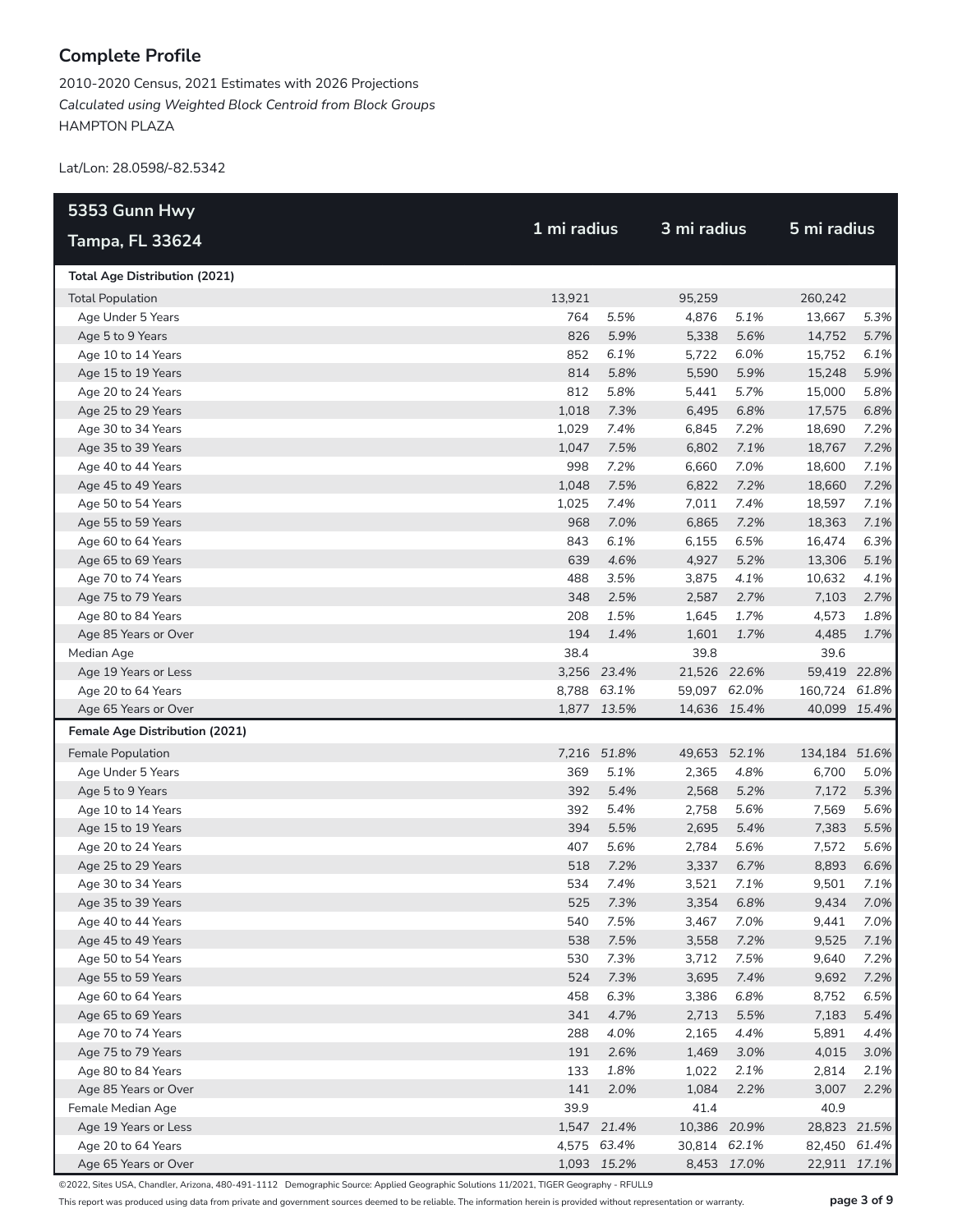2010-2020 Census, 2021 Estimates with 2026 Projections *Calculated using Weighted Block Centroid from Block Groups* HAMPTON PLAZA

Lat/Lon: 28.0598/-82.5342

| 5353 Gunn Hwy                |             |             | 3 mi radius  |             | 5 mi radius   |              |
|------------------------------|-------------|-------------|--------------|-------------|---------------|--------------|
| <b>Tampa, FL 33624</b>       | 1 mi radius |             |              |             |               |              |
| Male Age Distribution (2021) |             |             |              |             |               |              |
| Male Population              |             | 6,705 48.2% | 45,606 47.9% |             | 126,058 48.4% |              |
| Age Under 5 Years            | 395         | 5.9%        | 2,511        | 5.5%        | 6,967         | 5.5%         |
| Age 5 to 9 Years             | 434         | 6.5%        | 2,770        | 6.1%        | 7,580         | 6.0%         |
| Age 10 to 14 Years           | 460         | 6.9%        | 2,965        | 6.5%        | 8,184         | 6.5%         |
| Age 15 to 19 Years           | 420         | 6.3%        | 2,895        | 6.3%        | 7,865         | 6.2%         |
| Age 20 to 24 Years           | 405         | 6.0%        | 2,657        | 5.8%        | 7,428         | 5.9%         |
| Age 25 to 29 Years           | 500         | 7.5%        | 3,159        | 6.9%        | 8,682         | 6.9%         |
| Age 30 to 34 Years           | 495         | 7.4%        | 3,324        | 7.3%        | 9,188         | 7.3%         |
| Age 35 to 39 Years           | 522         | 7.8%        | 3,449        | 7.6%        | 9,333         | 7.4%         |
| Age 40 to 44 Years           | 458         | 6.8%        | 3,193        | 7.0%        | 9,158         | 7.3%         |
| Age 45 to 49 Years           | 510         | 7.6%        | 3,264        | 7.2%        | 9,135         | 7.2%         |
| Age 50 to 54 Years           | 495         | 7.4%        | 3,300        | 7.2%        | 8,957         | 7.1%         |
| Age 55 to 59 Years           | 444         | 6.6%        | 3,169        | 6.9%        | 8,671         | 6.9%         |
| Age 60 to 64 Years           | 386         | 5.7%        | 2,768        | 6.1%        | 7,722         | 6.1%         |
| Age 65 to 69 Years           | 299         | 4.5%        | 2,215        | 4.9%        | 6,123         | 4.9%         |
| Age 70 to 74 Years           | 201         | 3.0%        | 1,710        | 3.7%        | 4,741         | 3.8%         |
| Age 75 to 79 Years           | 156         | 2.3%        | 1,118        | 2.5%        | 3,087         | 2.4%         |
| Age 80 to 84 Years           | 75          | 1.1%        | 623          | 1.4%        | 1,759         | 1.4%         |
| Age 85 Years or Over         | 53          | 0.8%        | 517          | 1.1%        | 1,478         | 1.2%         |
| Male Median Age              | 36.7        |             | 38.2         |             | 38.3          |              |
| Age 19 Years or Less         |             | 1,709 25.5% | 11,140 24.4% |             |               | 30,596 24.3% |
| Age 20 to 64 Years           |             | 4,213 62.8% | 28,283 62.0% |             | 78,274 62.1%  |              |
| Age 65 Years or Over         |             | 783 11.7%   |              | 6,183 13.6% |               | 17,188 13.6% |
| Males per 100 Females (2021) |             |             |              |             |               |              |
| <b>Overall Comparison</b>    | 93          |             | 92           |             | 94            |              |
| Age Under 5 Years            |             | 107 51.7%   |              | 106 51.5%   |               | 104 51.0%    |
| Age 5 to 9 Years             |             | 111 52.5%   |              | 108 51.9%   |               | 106 51.4%    |
| Age 10 to 14 Years           |             | 117 54.0%   | 108          | 51.8%       |               | 108 52.0%    |
| Age 15 to 19 Years           |             | 107 51.6%   |              | 107 51.8%   |               | 107 51.6%    |
| Age 20 to 24 Years           |             | 100 49.9%   |              | 95 48.8%    |               | 98 49.5%     |
| Age 25 to 29 Years           |             | 96 49.1%    |              | 95 48.6%    |               | 98 49.4%     |
| Age 30 to 34 Years           |             | 93 48.1%    |              | 94 48.6%    |               | 97 49.2%     |
| Age 35 to 39 Years           |             | 99 49.8%    |              | 103 50.7%   |               | 99 49.7%     |
| Age 40 to 44 Years           |             | 85 45.9%    |              | 92 47.9%    |               | 97 49.2%     |
| Age 45 to 49 Years           |             | 95 48.7%    |              | 92 47.8%    |               | 96 49.0%     |
| Age 50 to 54 Years           |             | 93 48.3%    |              | 89 47.1%    |               | 93 48.2%     |
| Age 55 to 59 Years           |             | 85 45.8%    |              | 86 46.2%    |               | 89 47.2%     |
| Age 60 to 64 Years           |             | 84 45.7%    |              | 82 45.0%    |               | 88 46.9%     |
| Age 65 to 69 Years           |             | 88 46.7%    |              | 82 44.9%    |               | 85 46.0%     |
| Age 70 to 74 Years           |             | 70 41.1%    |              | 79 44.1%    |               | 80 44.6%     |
| Age 75 to 79 Years           |             | 82 45.0%    |              | 76 43.2%    |               | 77 43.5%     |
| Age 80 to 84 Years           |             | 57 36.1%    |              | 61 37.9%    |               | 63 38.5%     |
| Age 85 Years or Over         |             | 38 27.3%    |              | 48 32.3%    |               | 49 32.9%     |
| Age 19 Years or Less         |             | 110 52.5%   | 107          | 51.8%       |               | 106 51.5%    |
| Age 20 to 39 Years           |             | 97 49.2%    |              | 97 49.2%    |               | 98 49.5%     |
| Age 40 to 64 Years           |             | 88 46.9%    | 88           | 46.8%       |               | 93 48.1%     |
| Age 65 Years or Over         |             | 72 41.7%    |              | 73 42.2%    |               | 75 42.9%     |

©2022, Sites USA, Chandler, Arizona, 480-491-1112 Demographic Source: Applied Geographic Solutions 11/2021, TIGER Geography - RFULL9

This report was produced using data from private and government sources deemed to be reliable. The information herein is provided without representation or warranty. **page 4 of 9**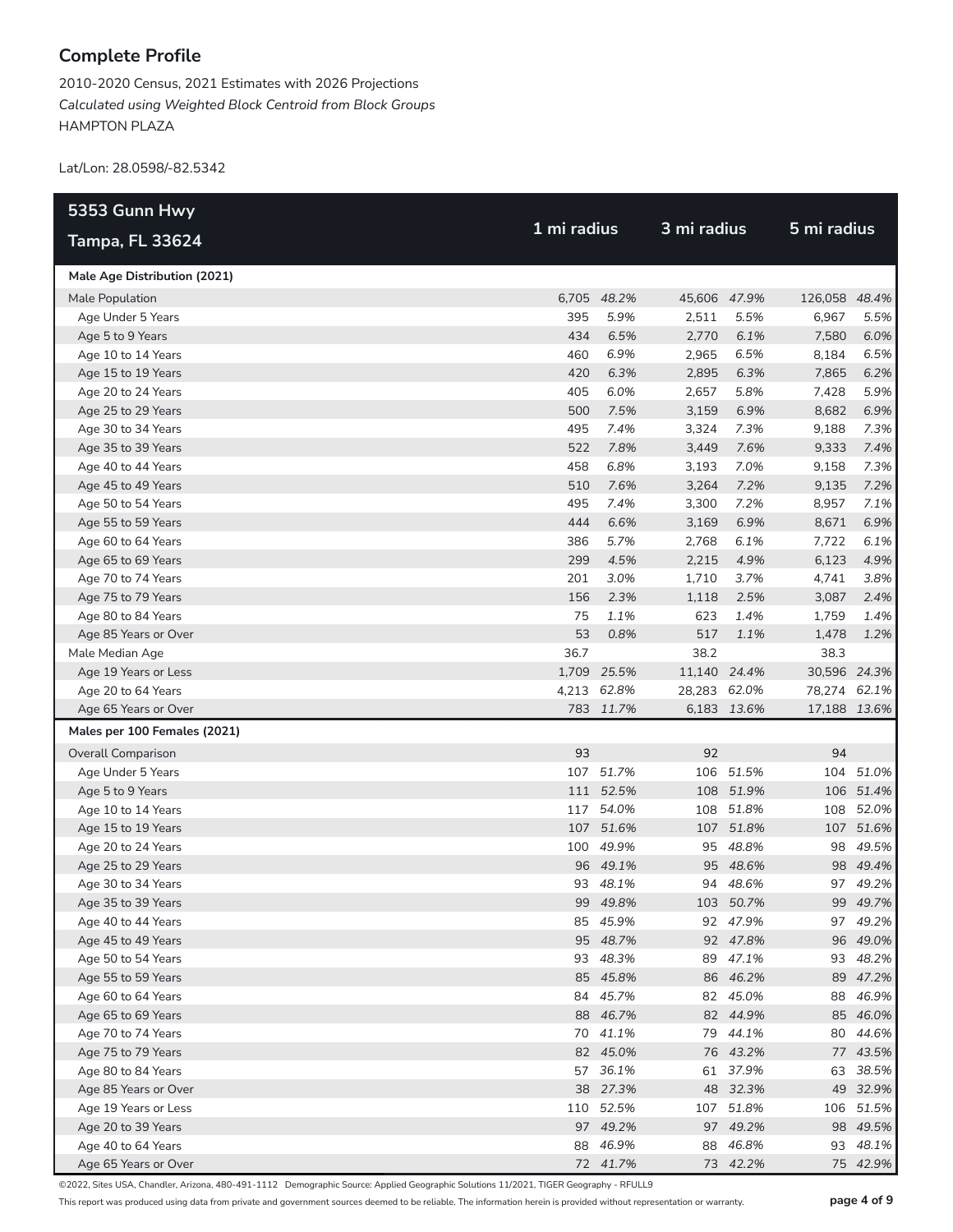2010-2020 Census, 2021 Estimates with 2026 Projections *Calculated using Weighted Block Centroid from Block Groups* HAMPTON PLAZA

Lat/Lon: 28.0598/-82.5342

| 5353 Gunn Hwy                                | 1 mi radius  |             |              | 3 mi radius |               |              |
|----------------------------------------------|--------------|-------------|--------------|-------------|---------------|--------------|
| <b>Tampa, FL 33624</b>                       |              |             |              |             | 5 mi radius   |              |
| Household Type (2021)                        |              |             |              |             |               |              |
| <b>Total Households</b>                      | 5.502        |             | 37,808       |             | 101,864       |              |
| Households with Children                     |              | 1,772 32.2% | 11,836 31.3% |             | 32,424 31.8%  |              |
| Average Household Size                       | 2.5          |             | 2.5          |             | 2.5           |              |
| Household Density per Square Mile            | 1,752        |             | 1,338        |             | 1,297         |              |
| <b>Population Family</b>                     | 11,491 82.5% |             | 78,666 82.6% |             | 213,426 82.0% |              |
| Population Non-Family                        |              | 2,373 17.0% | 15,995 16.8% |             | 45,074 17.3%  |              |
| <b>Population Group Quarters</b>             | 57           | 0.4%        | 598          | 0.6%        | 1,742         | 0.7%         |
| <b>Family Households</b>                     |              | 3,650 66.3% | 25,178 66.6% |             | 66,721 65.5%  |              |
| Married Couple Households                    |              | 2,509 68.7% | 17,644 70.1% |             | 45,482 68.2%  |              |
| Other Family Households with Children        |              | 1,141 31.3% |              | 7,534 29.9% | 21,239 31.8%  |              |
| Family Households with Children              |              | 1,757 48.1% | 11,704 46.5% |             | 32,029 48.0%  |              |
| Married Couple with Children                 |              | 1,074 61.1% |              | 7,163 61.2% | 19,237 60.1%  |              |
| Other Family Households with Children        |              | 683 38.9%   |              | 4,541 38.8% | 12,792 39.9%  |              |
| Family Households No Children                |              | 1,893 51.9% | 13,473 53.5% |             | 34,693 52.0%  |              |
| Married Couple No Children                   |              | 1,435 75.8% | 10,481 77.8% |             | 26,245 75.7%  |              |
| Other Family Households No Children          |              | 458 24.2%   |              | 2,992 22.2% |               | 8,447 24.3%  |
| Non-Family Households                        |              | 1,851 33.7% | 12,631 33.4% |             | 35,142 34.5%  |              |
| Non-Family Households with Children          | 15           | 0.8%        | 131          | 1.0%        | 396           | 1.1%         |
| Non-Family Households No Children            |              | 1,836 99.2% | 12,499       | 99.0%       | 34,746 98.9%  |              |
| Average Family Household Size                | 3.1          |             | 3.1          |             | 3.2           |              |
| Average Family Income                        | \$98,158     |             | \$100,737    |             | \$96,772      |              |
| Median Family Income                         | \$81,502     |             | \$87,555     |             | \$83,731      |              |
| Average Non-Family Household Size            | 1.3          |             | 1.3          |             | 1.3           |              |
| Marital Status (2021)                        |              |             |              |             |               |              |
| Population Age 15 Years or Over              | 11,479       |             | 79,323       |             | 216,071       |              |
| Never Married                                |              | 3,703 32.3% | 27,016 34.1% |             | 74,110 34.3%  |              |
| <b>Currently Married</b>                     |              | 4,870 42.4% | 33,054 41.7% |             | 86,803 40.2%  |              |
| <b>Previously Married</b>                    |              | 2,905 25.3% | 19,253 24.3% |             | 55,158 25.5%  |              |
| Separated                                    |              | 473 16.3%   |              | 3,735 19.4% | 11,846 21.5%  |              |
| Widowed                                      | 586          | 20.2%       |              | 4,556 23.7% |               | 11,761 21.3% |
| Divorced                                     |              | 1,846 63.5% | 10,961 56.9% |             | 31,552 57.2%  |              |
| <b>Educational Attainment (2021)</b>         |              |             |              |             |               |              |
| Adult Population Age 25 Years or Over        | 9,853        |             | 68,292       |             | 185,823       |              |
| Elementary (Grade Level 0 to 8)              | 202          | 2.0%        | 2,042        | 3.0%        | 7,877         | 4.2%         |
| Some High School (Grade Level 9 to 11)       | 322          | 3.3%        | 3,223        | 4.7%        | 10,556        | 5.7%         |
| High School Graduate                         |              | 2,780 28.2% | 17,607 25.8% |             | 52,656        | 28.3%        |
| Some College                                 |              | 1,673 17.0% | 13,083 19.2% |             | 34,294 18.5%  |              |
| Associate Degree Only                        |              | 1,232 12.5% |              | 7,130 10.4% | 17,574        | 9.5%         |
| <b>Bachelor Degree Only</b>                  |              | 2,337 23.7% | 16,232 23.8% |             | 41,228 22.2%  |              |
| Graduate Degree                              |              | 1,307 13.3% |              | 8,976 13.1% | 21,637        | 11.6%        |
| Any College (Some College or Higher)         |              | 6,550 66.5% | 45,421 66.5% |             | 114,733 61.7% |              |
| College Degree + (Bachelor Degree or Higher) |              | 3,644 37.0% | 25,208 36.9% |             | 62,865        | 33.8%        |

©2022, Sites USA, Chandler, Arizona, 480-491-1112 Demographic Source: Applied Geographic Solutions 11/2021, TIGER Geography - RFULL9

This report was produced using data from private and government sources deemed to be reliable. The information herein is provided without representation or warranty. **page 5 of 9**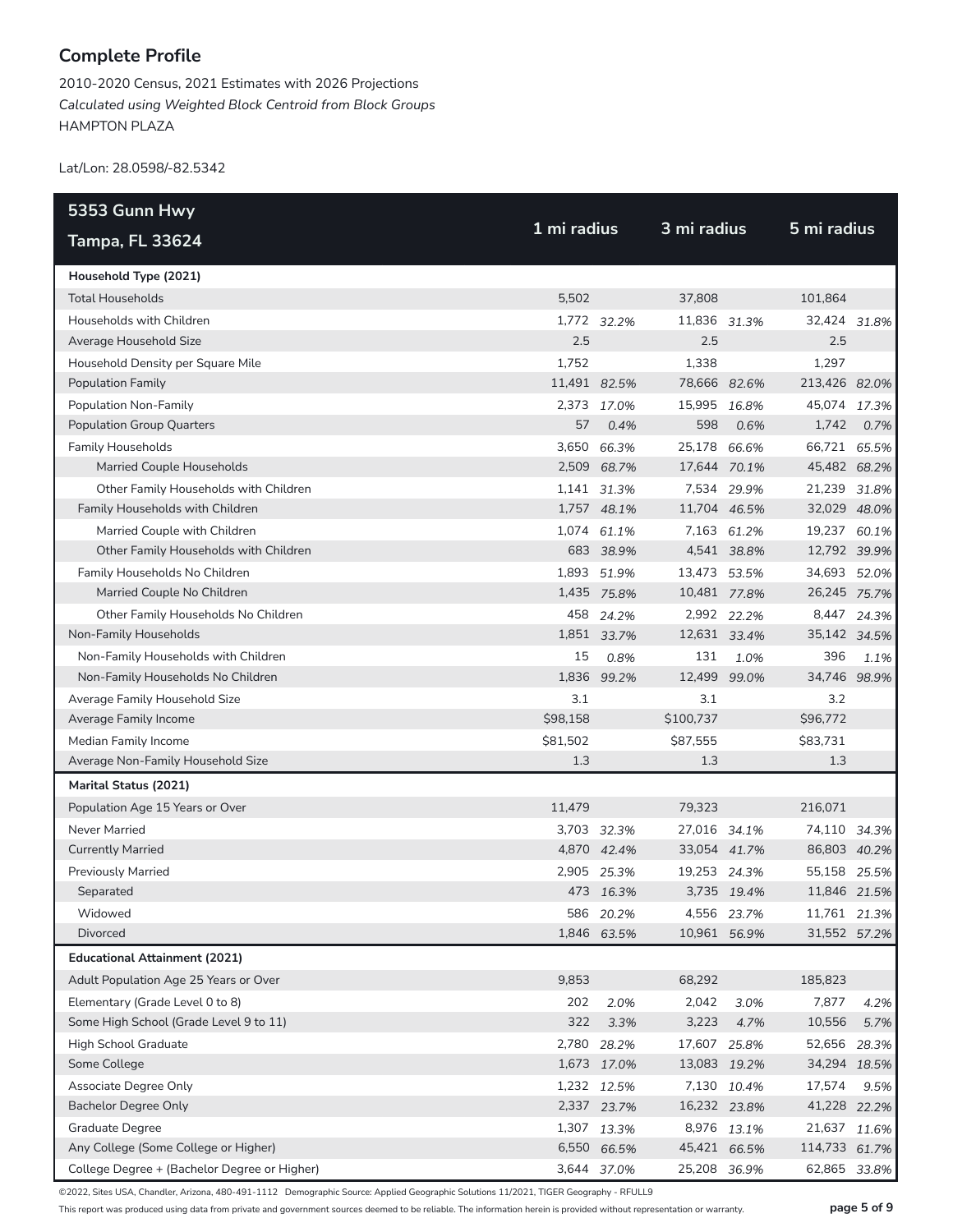2010-2020 Census, 2021 Estimates with 2026 Projections *Calculated using Weighted Block Centroid from Block Groups* HAMPTON PLAZA

Lat/Lon: 28.0598/-82.5342

| 5353 Gunn Hwy                                                       |       |             | 3 mi radius         |             |                      |       |
|---------------------------------------------------------------------|-------|-------------|---------------------|-------------|----------------------|-------|
| <b>Tampa, FL 33624</b>                                              |       | 1 mi radius |                     |             | 5 mi radius          |       |
| Housing                                                             |       |             |                     |             |                      |       |
| Total Housing Units (2021)                                          | 5,744 |             | 38,958              |             | 105,899              |       |
| Total Housing Units (2020)                                          | 5,686 |             | 38,386              |             | 104,469              |       |
| Historical Annual Growth (2020-2021)                                | 58    |             | 572                 |             | 1,430                |       |
| Housing Units Occupied (2021)                                       |       | 5,502 95.8% | 37,808 97.0%        |             | 101,864 96.2%        |       |
| Housing Units Owner-Occupied                                        |       | 3,853 70.0% | 25,150 66.5%        |             | 63,427 62.3%         |       |
| Housing Units Renter-Occupied                                       |       | 1,648 30.0% | 12,658 33.5%        |             | 38,437 37.7%         |       |
| Housing Units Vacant (2021)                                         | 242   | 4.2%        | 1,149               | 3.0%        | 4,036                | 3.8%  |
| Household Size (2021)                                               |       |             |                     |             |                      |       |
| <b>Total Households</b>                                             | 5,502 |             | 37,808              |             | 101,864              |       |
| 1 Person Households                                                 |       | 1,419 25.8% |                     | 9,845 26.0% | 27,221 26.7%         |       |
| 2 Person Households                                                 |       | 1,785 32.4% | 12,631 33.4%        |             | 32,589 32.0%         |       |
| 3 Person Households                                                 |       | 1,035 18.8% |                     | 6,801 18.0% | 18,152 17.8%         |       |
| 4 Person Households                                                 |       | 787 14.3%   |                     | 5,219 13.8% | 14,041 13.8%         |       |
| 5 Person Households                                                 | 329   | 6.0%        | 2,180               | 5.8%        | 6,155                | 6.0%  |
| 6 Person Households                                                 | 103   | 1.9%        | 734                 | 1.9%        | 2,322                | 2.3%  |
| 7 or More Person Households                                         | 45    | 0.8%        | 399                 | 1.1%        | 1,383                | 1.4%  |
| Household Income Distribution (2021)                                |       |             |                     |             |                      |       |
| HH Income \$200,000 or More                                         | 276   | 5.0%        | 2,797               | 7.4%        | 7,854                | 7.7%  |
| HH Income \$150,000 to \$199,999                                    | 273   | 5.0%        | 2,179               | 5.8%        | 5,038                | 4.9%  |
| HH Income \$125,000 to \$149,999                                    | 336   | 6.1%        | 2,640               | 7.0%        | 6,062                | 6.0%  |
| HH Income \$100,000 to \$124,999                                    |       | 619 11.3%   |                     | 3,986 10.5% | 9,326                | 9.2%  |
| HH Income \$75,000 to \$99,999                                      |       | 993 18.0%   |                     | 5,948 15.7% | 14,197 13.9%         |       |
| HH Income \$50,000 to \$74,999                                      |       | 1,150 20.9% |                     | 7,858 20.8% | 20,735               | 20.4% |
| HH Income \$35,000 to \$49,999                                      |       | 712 12.9%   |                     | 4,560 12.1% | 13,293 13.0%         |       |
| HH Income \$25,000 to \$34,999                                      | 354   | 6.4%        | 2,736               | 7.2%        | 8,561                | 8.4%  |
| HH Income \$15,000 to \$24,999                                      | 340   | 6.2%        | 2,333               | 6.2%        | 7,494                | 7.4%  |
| HH Income \$10,000 to \$14,999                                      | 148   | 2.7%        | 1,085               | 2.9%        | 3,594                | 3.5%  |
| HH Income Under \$10,000                                            | 299   | 5.4%        | 1,686               | 4.5%        | 5,710                | 5.6%  |
| Household Vehicles (2021)                                           |       |             |                     |             |                      |       |
| Households 0 Vehicles Available                                     | 143   | 2.6%        | 1,556               | 4.1%        | 5,475                | 5.4%  |
| Households 1 Vehicle Available                                      |       | 1,977 35.9% | 14,024 37.1%        |             | 38,038 37.3%         |       |
| Households 2 Vehicles Available                                     |       | 2,501 45.5% | 15,662 41.4%        |             | 41,439 40.7%         |       |
| Households 3 or More Vehicles Available                             | 9.854 | 881 16.0%   |                     | 6,566 17.4% | 16,911 16.6%         |       |
| Total Vehicles Available                                            |       |             | 66,742              |             | 176,642              |       |
| Average Vehicles per Household<br>Owner-Occupied Household Vehicles | 1.8   |             | 1.8                 |             | 1.7                  |       |
| Average Vehicles per Owner-Occupied Household                       | 1.9   | 7,488 76.0% | 48,570 72.8%<br>1.9 |             | 123,065 69.7%<br>1.9 |       |
| Renter-Occupied Household Vehicles                                  |       | 2,365 24.0% | 18,172 27.2%        |             | 53,577 30.3%         |       |
| Average Vehicles per Renter-Occupied Household                      | 1.4   |             | 1.4                 |             | 1.4                  |       |
| Travel Time (2021)                                                  |       |             |                     |             |                      |       |
| Worker Base Age 16 years or Over                                    | 7,286 |             | 50,448              |             | 134,788              |       |
| Travel to Work in 14 Minutes or Less                                |       | 931 12.8%   |                     | 7,364 14.6% | 19,954 14.8%         |       |
| Travel to Work in 15 to 29 Minutes                                  |       | 2,286 31.4% | 16,604 32.9%        |             | 45,523 33.8%         |       |
| Travel to Work in 30 to 59 Minutes                                  |       | 2,951 40.5% | 18,697 37.1%        |             | 48,287               | 35.8% |
| Travel to Work in 60 Minutes or More                                | 609   | 8.4%        | 3,605               | 7.1%        | 9,952                | 7.4%  |
| Work at Home                                                        | 509   | 7.0%        | 4,179               | 8.3%        | 11,073               | 8.2%  |
| Average Minutes Travel to Work                                      | 29.2  |             | 27.3                |             | 26.9                 |       |

©2022, Sites USA, Chandler, Arizona, 480-491-1112 Demographic Source: Applied Geographic Solutions 11/2021, TIGER Geography - RFULL9

This report was produced using data from private and government sources deemed to be reliable. The information herein is provided without representation or warranty. **page 6 of 9**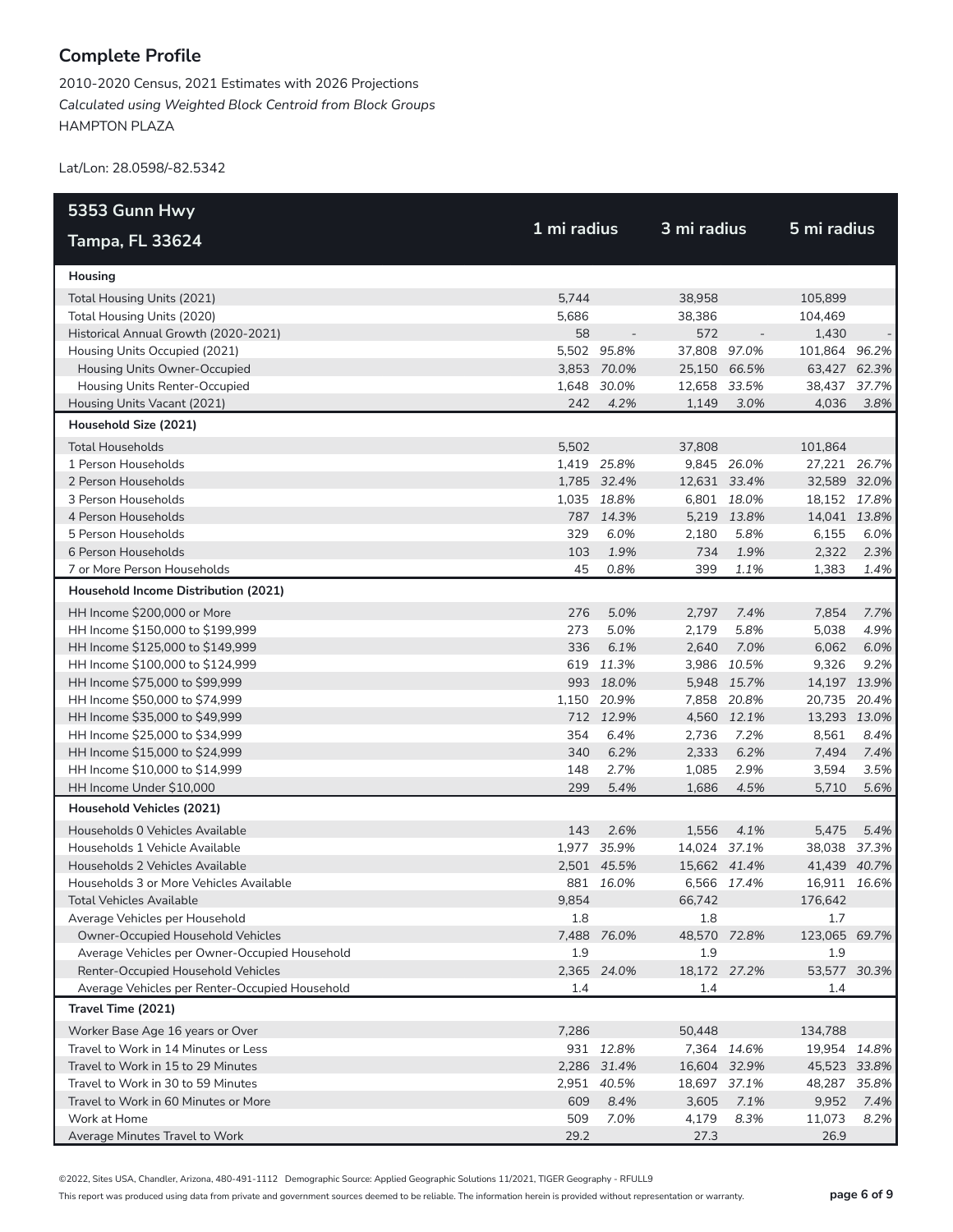2010-2020 Census, 2021 Estimates with 2026 Projections *Calculated using Weighted Block Centroid from Block Groups* HAMPTON PLAZA

Lat/Lon: 28.0598/-82.5342

| 5353 Gunn Hwy                                  |                |                          |              |             |               |          |  |
|------------------------------------------------|----------------|--------------------------|--------------|-------------|---------------|----------|--|
| <b>Tampa, FL 33624</b>                         | 1 mi radius    |                          | 3 mi radius  |             | 5 mi radius   |          |  |
| Transportation To Work (2021)                  |                |                          |              |             |               |          |  |
| Worker Base Age 16 years or Over               | 7,286          |                          | 50,448       |             | 134,788       |          |  |
| Drive to Work Alone                            |                | 5,921 81.3%              | 39,462 78.2% |             | 105,035 77.9% |          |  |
| Drive to Work in Carpool                       | 616            | 8.4%                     | 4,778        | 9.5%        | 12,720        | 9.4%     |  |
| Travel to Work by Public Transportation        | 63             | 0.9%                     | 613          | 1.2%        | 1,879         | 1.4%     |  |
| Drive to Work on Motorcycle                    | $\overline{2}$ | $\overline{\phantom{a}}$ | 55           | 0.1%        | 181           | 0.1%     |  |
| <b>Bicycle to Work</b>                         | 41             | 0.6%                     | 262          | 0.5%        | 747           | 0.6%     |  |
| Walk to Work                                   | 63             | 0.9%                     | 646          | 1.3%        | 1,897         | 1.4%     |  |
| Other Means                                    | 70             | 1.0%                     | 453          | 0.9%        | 1,257         | 0.9%     |  |
| Work at Home                                   | 509            | 7.0%                     | 4,179        | 8.3%        | 11,073        | 8.2%     |  |
| Daytime Demographics (2021)                    |                |                          |              |             |               |          |  |
| <b>Total Businesses</b>                        | 553            |                          | 7,043        |             | 17,015        |          |  |
| <b>Total Employees</b>                         | 2,401          |                          | 56,450       |             | 121,465       |          |  |
| <b>Company Headquarter Businesses</b>          | 12             | 2.1%                     | 240          | 3.4%        | 494           | 2.9%     |  |
| <b>Company Headquarter Employees</b>           | 84             | 3.5%                     | 8,552        | 15.1%       | 17,403        | 14.3%    |  |
| <b>Employee Population per Business</b>        |                | 4.3 to 1                 |              | 8.0 to 1    |               | 7.1 to 1 |  |
| <b>Residential Population per Business</b>     | 25.2 to 1      |                          | 13.5 to 1    |             | 15.3 to 1     |          |  |
| Adj. Daytime Demographics Age 16 Years or Over | 6,439          |                          | 84,146       |             | 199,560       |          |  |
| <b>Labor Force</b>                             |                |                          |              |             |               |          |  |
| Labor Population Age 16 Years or Over (2021)   | 11,330         |                          | 78,307       |             | 213,208       |          |  |
| Labor Force Total Males (2021)                 |                | 5,343 47.2%              | 36,813 47.0% |             | 101,813 47.8% |          |  |
| Male Civilian Employed                         |                | 3,654 68.4%              | 25,132 68.3% |             | 68,939 67.7%  |          |  |
| Male Civilian Unemployed                       | 187            | 3.5%                     | 1,196        | 3.2%        | 2,947         | 2.9%     |  |
| Males in Armed Forces                          | 6              | 0.1%                     | 113          | 0.3%        | 257           | 0.3%     |  |
| Males Not in Labor Force                       |                | 1,497 28.0%              | 10,372 28.2% |             | 29,671 29.1%  |          |  |
| Labor Force Total Females (2021)               |                | 5,987 52.8%              | 41,495 53.0% |             | 111,395 52.2% |          |  |
| Female Civilian Employed                       | 3,632          | 60.7%                    | 25,316 61.0% |             | 65,849        | 59.1%    |  |
| Female Civilian Unemployed                     | 147            | 2.5%                     | 1,043        | 2.5%        | 3,205         | 2.9%     |  |
| <b>Females in Armed Forces</b>                 |                |                          | 51           | 0.1%        | 69            |          |  |
| Females Not in Labor Force                     |                | 2,208 36.9%              | 15,085 36.4% |             | 42,272 37.9%  |          |  |
| Unemployment Rate                              | 334            | 3.0%                     | 2,239        | 2.9%        | 6,152         | 2.9%     |  |
| Occupation (2021)                              |                |                          |              |             |               |          |  |
| Occupation Population Age 16 Years or Over     | 7,286          |                          | 50,448       |             | 134,788       |          |  |
| <b>Occupation Total Males</b>                  |                | 3,654 50.2%              | 25,132 49.8% |             | 68,939 51.1%  |          |  |
| <b>Occupation Total Females</b>                |                | 3,632 49.8%              | 25,316 50.2% |             | 65,849 48.9%  |          |  |
| Management, Business, Financial Operations     |                | 1,068 14.7%              |              | 8,467 16.8% | 21,428 15.9%  |          |  |
| Professional, Related                          |                | 1,682 23.1%              | 11,720 23.2% |             | 29,617 22.0%  |          |  |
| Service                                        |                | 1,308 18.0%              |              | 8,784 17.4% | 24,530 18.2%  |          |  |
| Sales, Office                                  |                | 1,956 26.8%              | 12,483 24.7% |             | 31,297 23.2%  |          |  |
| Farming, Fishing, Forestry                     | 13             | 0.2%                     | 97           | 0.2%        | 407           | 0.3%     |  |
| Construction, Extraction, Maintenance          | 576            | 7.9%                     | 3,626        | 7.2%        | 11,447        | 8.5%     |  |
| Production, Transport, Material Moving         | 682            | 9.4%                     |              | 5,271 10.4% | 16,061 11.9%  |          |  |
| <b>White Collar Workers</b>                    |                | 4,707 64.6%              | 32,670 64.8% |             | 82,343 61.1%  |          |  |
| <b>Blue Collar Workers</b>                     |                | 2,579 35.4%              | 17,778 35.2% |             | 52,445 38.9%  |          |  |

©2022, Sites USA, Chandler, Arizona, 480-491-1112 Demographic Source: Applied Geographic Solutions 11/2021, TIGER Geography - RFULL9

This report was produced using data from private and government sources deemed to be reliable. The information herein is provided without representation or warranty. **page 7 of 9**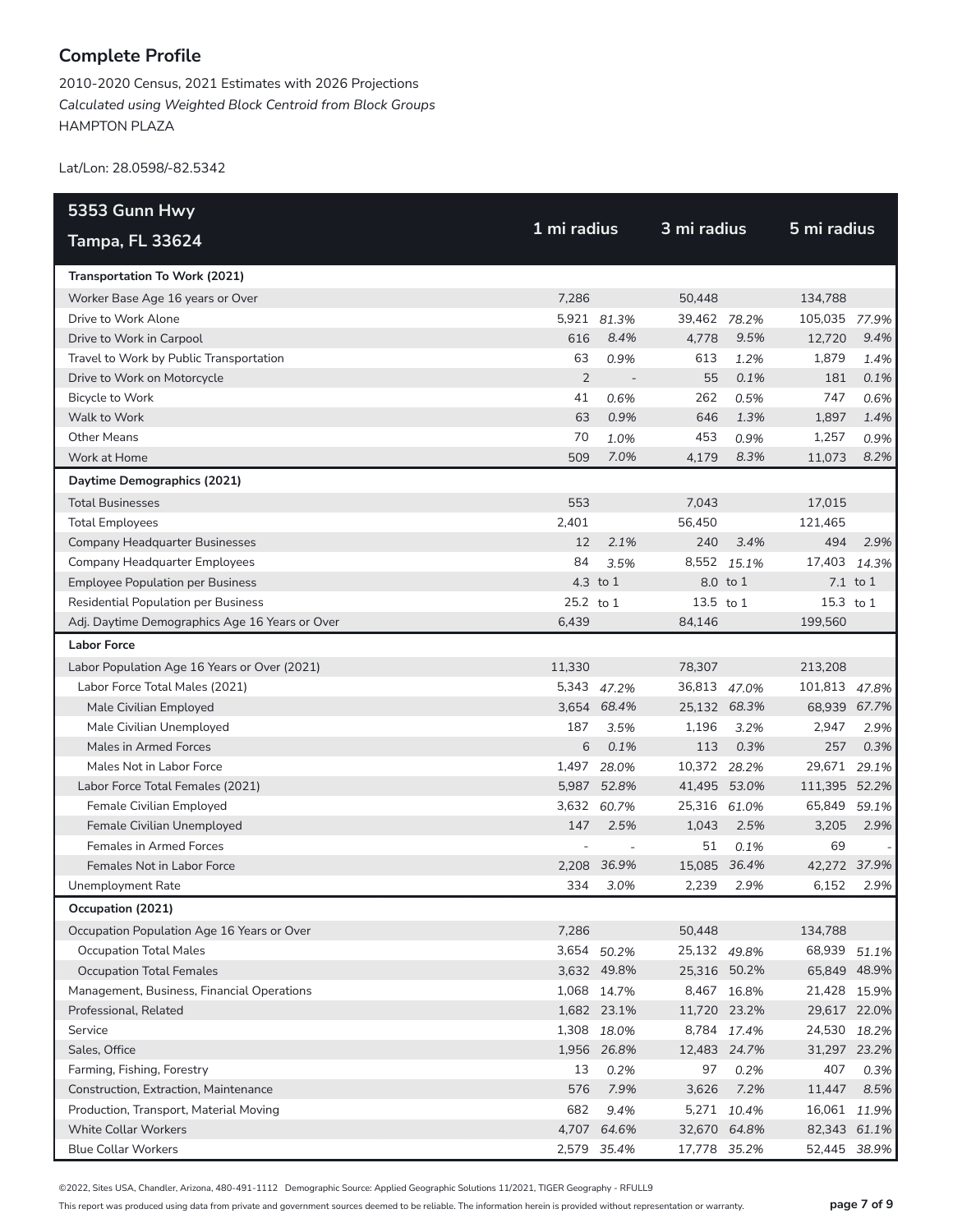2010-2020 Census, 2021 Estimates with 2026 Projections *Calculated using Weighted Block Centroid from Block Groups* HAMPTON PLAZA

Lat/Lon: 28.0598/-82.5342

| 5353 Gunn Hwy                      |                          |             |              |                          |              |             |
|------------------------------------|--------------------------|-------------|--------------|--------------------------|--------------|-------------|
| <b>Tampa, FL 33624</b>             |                          | 1 mi radius |              | 3 mi radius              |              | 5 mi radius |
| Units In Structure (2021)          |                          |             |              |                          |              |             |
| <b>Total Units</b>                 | 5,327                    |             | 34,058       |                          | 92,058       |             |
| 1 Detached Unit                    |                          | 3,535 66.3% | 23,469 68.9% |                          | 61,169 66.4% |             |
| 1 Attached Unit                    |                          | 567 10.6%   |              | 3,973 11.7%              | 8,141        | 8.8%        |
| 2 Units                            | 15                       | 0.3%        | 244          | 0.7%                     | 935          | 1.0%        |
| 3 to 4 Units                       | 94                       | 1.8%        | 952          | 2.8%                     | 3,821        | 4.2%        |
| 5 to 9 Units                       | 405                      | 7.6%        | 2,461        | 7.2%                     | 6,379        | 6.9%        |
| 10 to 19 Units                     | 339                      | 6.4%        | 2,518        | 7.4%                     | 6,665        | 7.2%        |
| 20 to 49 Units                     | 143                      | 2.7%        | 1,374        | 4.0%                     | 3,739        | 4.1%        |
| 50 or More Units                   | 229                      | 4.3%        | 1,774        | 5.2%                     | 5,717        | 6.2%        |
| Mobile Home or Trailer             | 174                      | 3.3%        | 1,012        | 3.0%                     | 5,200        | 5.6%        |
| <b>Other Structure</b>             | $\overline{\phantom{a}}$ |             | 29           | $\overline{\phantom{a}}$ | 99           | 0.1%        |
| Homes Built By Year (2021)         |                          |             |              |                          |              |             |
| Homes Built 2014 or later          | 263                      | 4.6%        | 2,154        | 5.5%                     | 5,135        | 4.8%        |
| Homes Built 2010 to 2013           | 25                       | 0.4%        | 564          | 1.4%                     | 1,645        | 1.6%        |
| Homes Built 2000 to 2009           |                          | 583 10.1%   | 3,531        | 9.1%                     | 9,418        | 8.9%        |
| Homes Built 1990 to 1999           |                          | 1,155 20.1% |              | 5,650 14.5%              | 16,162 15.3% |             |
| Homes Built 1980 to 1989           |                          | 2,453 42.7% | 14,751 37.9% |                          | 30,636 28.9% |             |
| Homes Built 1970 to 1979           |                          | 627 10.9%   |              | 7,425 19.1%              | 19,607 18.5% |             |
| Homes Built 1960 to 1969           | 188                      | 3.3%        | 2,348        | 6.0%                     | 10,213       | 9.6%        |
| Homes Built 1950 to 1959           | 139                      | 2.4%        | 835          | 2.1%                     | 6,552        | 6.2%        |
| Homes Built 1940 to 1949           | 26                       | 0.5%        | 213          | 0.5%                     | 1,213        | 1.1%        |
| Homes Built Before 1939            | 43                       | 0.7%        | 337          | 0.9%                     | 1,282        | 1.2%        |
| Median Age of Homes                | 27.7 yrs                 |             | 29.7 yrs     |                          | 32.3 yrs     |             |
| Home Values (2021)                 |                          |             |              |                          |              |             |
| Owner Specified Housing Units      | 3,853                    |             | 25,150       |                          | 63,427       |             |
| Home Values \$1,000,000 or More    | 39                       | 1.0%        | 204          | 0.8%                     | 849          | 1.3%        |
| Home Values \$750,000 to \$999,999 | 22                       | 0.6%        | 357          | 1.4%                     | 1,222        | 1.9%        |
| Home Values \$500,000 to \$749,999 | 102                      | 2.7%        | 1,229        | 4.9%                     | 3,519        | 5.5%        |
| Home Values \$400,000 to \$499,999 | 171                      | 4.4%        | 1,735        | 6.9%                     | 4,292        | 6.8%        |
| Home Values \$300,000 to \$399,999 |                          | 792 20.6%   |              | 4,556 18.1%              | 10,184 16.1% |             |
| Home Values \$250,000 to \$299,999 |                          | 678 17.6%   |              | 4,963 19.7%              | 10,275 16.2% |             |
| Home Values \$200,000 to \$249,999 |                          | 781 20.3%   |              | 4,485 17.8%              | 10,587 16.7% |             |
| Home Values \$175,000 to \$199,999 | 344                      | 8.9%        | 2,065        | 8.2%                     | 4,979        | 7.9%        |
| Home Values \$150,000 to \$174,999 | 300                      | 7.8%        | 2,000        | 8.0%                     | 5,840        | 9.2%        |
| Home Values \$125,000 to \$149,999 | 187                      | 4.9%        | 929          | 3.7%                     | 2,838        | 4.5%        |
| Home Values \$100,000 to \$124,999 | 194                      | 5.0%        | 1,038        | 4.1%                     | 2,754        | 4.3%        |
| Home Values \$90,000 to \$99,999   | 40                       | 1.0%        | 295          | 1.2%                     | 982          | 1.5%        |
| Home Values \$80,000 to \$89,999   | 41                       | 1.1%        | 232          | 0.9%                     | 718          | 1.1%        |
| Home Values \$70,000 to \$79,999   | 61                       | 1.6%        | 232          | 0.9%                     | 892          | 1.4%        |
| Home Values \$60,000 to \$69,999   | 11                       | 0.3%        | 77           | 0.3%                     | 414          | 0.7%        |
| Home Values \$50,000 to \$59,999   | 11                       | 0.3%        | 94           | 0.4%                     | 293          | 0.5%        |
| Home Values \$35,000 to \$49,999   | 7                        | 0.2%        | 80           | 0.3%                     | 378          | 0.6%        |
| Home Values \$25,000 to \$34,999   | 12                       | 0.3%        | 213          | 0.8%                     | 696          | 1.1%        |
| Home Values \$10,000 to \$24,999   | 40                       | 1.0%        | 179          | 0.7%                     | 885          | 1.4%        |
| Home Values Under \$10,000         | 20                       | 0.5%        | 188          | 0.7%                     | 828          | 1.3%        |
| Owner-Occupied Median Home Value   | \$245,496                |             | \$256,322    |                          | \$251,572    |             |
| Renter-Occupied Median Rent        | \$1,114                  |             | \$1,086      |                          | \$1,053      |             |

©2022, Sites USA, Chandler, Arizona, 480-491-1112 Demographic Source: Applied Geographic Solutions 11/2021, TIGER Geography - RFULL9

This report was produced using data from private and government sources deemed to be reliable. The information herein is provided without representation or warranty. **page 8 of 9**